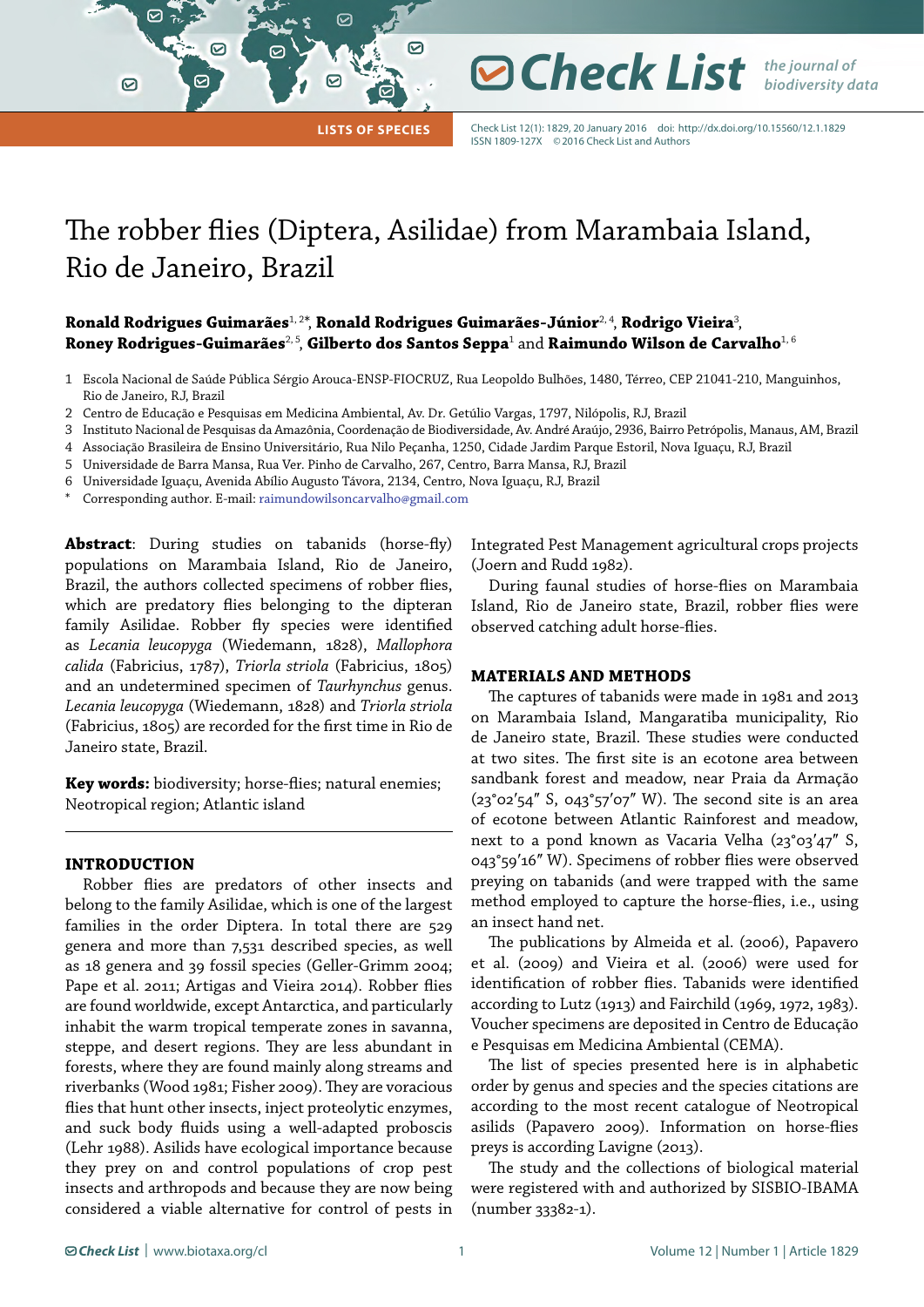## **RESULTS**

In this study, 11 specimens of robber flies belonging to four different species were caught and of which three were identified. The species *Triorla striola* was the most abundant and was captured at both study sites.

Genus *Lecania* Macquart, 1838

## *Lecania leucopyga* (Wiedemann, 1828)

*Asilus leucopygus* Wiedemann, 1828: 586; *Erax leucopyga* Schiner, 1866: 690 (Papavero 2009).

Type locality: Brazil (without further locality data).

Material examined—Brazil: Rio de Janeiro: Mangaratiba: Ilha da Marambaia: Praia da Armação, 27.iv.1981, Guimarães col., *Lecania leucopyga* (Wiedemann, 1828), Vieira det.  $(1 \text{ or } CEMA)$ ; same label data, except: 07.x.1981, *Lecania* sp. Vieira det. (1♂ CEMA).

Distribution—Brazil (Rio de Janeiro).

Prey—*Diachlorus bivittatus* Wiedemann, 1828 (Tabanidae). Material examined: same label data as above, except 27.iv.1981, Guimarães det. (1  $\circ$  CEMA). Distribution: Brazil (Amazonas, Bahia, Mato Grosso, Rio de Janeiro to Santa Catarina) and Peru (Loreto).

Both specimens were from the ecotone area between sandbank forest and meadow near Armação Beach. *Lecania leucopyga* was observed here preying on the horse-fly *Diachlorus bivittatus*, which is the most common tabanid at this site. Other *Lecania* spp. prey on muscids (Diptera), membracids (Homoptera) and crisomelids (Coleoptera) (Lavigne 2003). This is the first record of this species in Rio de Janeiro state.

Genus *Mallophora* Macquart, 1838

#### *Mallophora calida* (Fabricius, 1787)

*Asilus calida* Fabricius, 1787: 358; *Laphria callida* Fabricius, 1805: 159; *Asilus callida* Wiedemann, 1821: 210; *Trupanea callida* Walker, 1855: 590; *Mallophora nigritarsis* Fabricius of Macquart, 1838: 86; *Mallophora albicincta* Bromley, 1929: 47; *Mallophora callida* Curran, 1934: 5; *Mallophora abana* Curran, 1934: 5; *Mallophora clavitarsis*  Curran, 1941: 271 (Papavero 2009).

Type locality—Cayenne, French Guiana.

Material examined—Brazil: Rio de Janeiro: Mangaratiba: Ilha da Marambaia: Vacaria Velha, 10.x.2013, Guimarães col., Vieira det., (1  $\circ$  CEMA).

Distribution—Argentina (Chaco, Jujuy, Salta, Santa Fe, Santiago del Estero), Bolivia (Beni, Cordillera, Sara), Brazil (Amazonas, Bahia, Ceará, Goiás, Pará, Mato Grosso, Mato Grosso do Sul, Minas Gerais, Paraná, Paraíba, Rio de Janeiro, Rio Grande do Norte, Rio Grande do Sul, Santa Catarina, São Paulo), Colombia (Santander), Guyana, French Guiana, Mexico (Veracruz), Paraguay (Guairá), Peru (San Marytín), Uruguay and Venezuela.

Prey—*Tabanus occidentalis* Linnaeus, 1758 (Tabanidae). Material examined: Same data label as above, except: Guimarães det., (1 $\circ$  CEMA).

*Mallophora calida* is a medium-sized species, with yellowish pubescence, mostly distributed at the apex of tergites, mimicking *Apis mellifera* Linnaeus, 1758 (Apidae) (Almeida et al. 2006). Known prey includes the dipteran *Stylogaster stilota* (Conopidae), as well as the hymenopterans: *Apis mellifera, Trigona ruficis*, *Tetragona mombuca* and *S. postica* (all Apidae); *Brachygasttra lecheguana* and *Polybia occidentalis* (Vespidae); *Belonuchus haemorhoidalis* (Staphylinidae); *Fastidioscula sampa* and *Chloralictus* sp. (Halictidae) (Artigas and Ângulo 1980; Lavigne 2003).

Most of the material examined by Almeida et al. (2006) in Bahia was caught during summer. Similarly, specimens of *M. calida* examined by Artigas and Ângulo (1980) were collected, mostly between the months of October to March. On Marambaia Island, one single specimen was collected in October 2013, on Vacaria Velha, an ecotone area between Atlantic Forest and meadow, next to a pond, where several tabanids species are abundant.

Genus *Taurhynchus* Artigas & Papavero, 1995

### *Taurhynchus* **sp.**

Type locality—Brazil.

Distribution—Rio de Janeiro, Brazil.

Material examined—Brazil: Rio de Janeiro: Mangaratiba: Ilha da Marambaia: Armação Beach, 27.iv.1981, Guimarães col., Vieira det. (1  $\circlearrowright$  CEMA); same label data, except: 03.iii.1981 (1 $\circ$  CEMA).

Prey—*Tabanus occidentalis* (Tabanidae). Material examined: Same data label as above, except: Guimarães det.,  $(1 \circlearrowleft$  CEMA).

Distribution—Mexico to Argentina. Brazil (Amazonas, Mato Grosso, Paraná, Rio de Janeiro).

Papavero (2009) listed 20 species in the genus *Taurhynchus*, of which only *T. leonides* (Walker, 1851) and *T. rubricornis* (Macquart, 1838) are recorded in Rio de Janeiro state. However, these two species of robber flies are more robust and darker in color than the specimens recorded in this study. *Taurynchus* spp. prey on *Lucilia eximia* (Wiedemann, 1819) (Diptera: Calliphoridae) and *Melipona fasciata rufiventris* (Lepeletier, 1836) (Hymenoptera: Apidae) (Lavigne 2003). In March and April 1981, two specimens of *Taurhynchus* were caught, near Armação Beach, in the ectotone between forest sandbank and meadow. The specimen collected on March was trapped with a predated *Tabanus occidentalis*, a species of horse-fly also common at the study site. Several specimens were observed resting on warm, whitish, sandy soil and on branches of shrubs in the area of meadow, which confirms previous observations by Fisher (2009).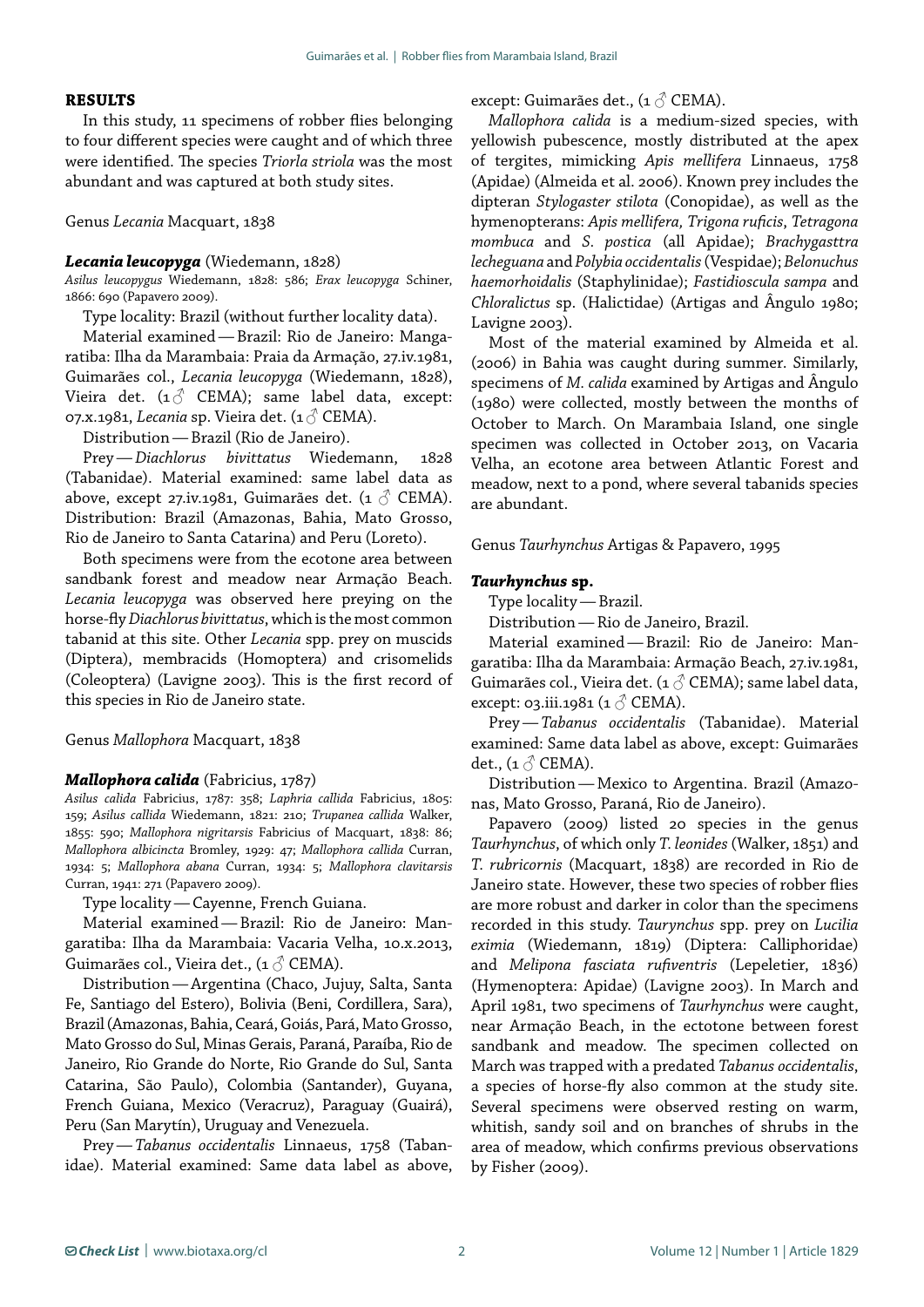Genus *Triorla* Parks, 1968

### *Triorla striola* (Fabricius, 1805)

*Dasypogon striola* Fabricius, 1805: 172; *Asilus striola* Wiedemann, 1821: 199; *Erax maculatus* Macquart, 1838: 116; *Asilus sicyon* Walker, 1849: 432; *Erax stimicon* Walker, 1851: 129; *Erax dilectus* Walker, 1855: 632; *Erax striola* Schiner, 1866: 686; *Erax zetterstedti* Jaennicke, 1867: 362; *Erax currani* Bromley, 1951: 27; *Efferia striola* Martin, 1961: 1; *Erax striola* Hull, 1962: 479; *Eicherax striola* Carrera & Machado-Allison, 1963: 254 (Papavero 2002).

Type locality—South America (without further locality data).

Material examined—Brazil: Rio de Janeiro, Mangaratiba, [Ilha da] Marambaia, Armação Beach, 10.xi.1981, Guimarães col., Vieira det. (1 $\circlearrowleft$  CEMA); same label data, except: 03.iii.1981 (4  $\circ$  CEMA); same label data, except: 10.iii.1981 (1 $\circ$  CEMA).

Distribution—Brazil (endemic in the States of Amazonas, Bahia, Mato Grosso and Santa Catarina), Colombia, Guyana and Surinam south to Paraguay, Panama, Peru and Venezuela.

Prey—*Diachlorus bivittatus* (Tabanidae). Material examined: Same label data as above, except: 10.xi.1981, Guimarães det., (1 ♂ CEMA). Comments: *Triorla striola* is here reported from Rio de Janeiro state for the first time.

Malloch (1917) recorded the larvae of *Triorla striola* predating larvae of polyphagous beetles. This large, robust species is known to prey on the lepidopterans *Lasaia agesila* (Latreille, 1809) (Riodinidae), *Eurema leuce* (Boisduval, 1836), *Hesperocharis anguitia* (Godart, 1819) and *Itaballia mandella molione* (Fruhstorfer, 1908) (Pieridae), *Dynamine aerata* (Butler, 1877) (Nymphalidae), *Euptychia eous* Butler, 1867 (Satyridae) as well as the blattarian *Blatella* sp. (Carrera 1947; Lavigne 2003). Carrera and Vulcano (1961) recorded this species in Corumbá, Mato Grosso, in December 1960, predating nymphalids. Pupae of *T. striola* were collected by Dennis and Knutson (1988) in Pernambuco, Brazil, in January. Pamplona and Aires (1999) revising of the genus *Triorla* examined 20 specimens of *T. striola* collected in the states of Goiás, Minas Gerais, Paraná, all between the months of December and March, but also collected in July in Rio Grande do Norte. On Marambaia Island, one specimen was collected in November 1980 and three in March 1981, all near Armação Beach, in the ecotone between sandbank forest and meadow, where several tabanids species are concentrated. Several specimens of *T. striola* were observed preying on horse-flies, but one was collected along with a captured specimen of *Diachlorus bivittatus*, the most common tabanid found at that site.

## **DISCUSSION**

The importance of predatory insects or parasitoids to the ecological dynamics of other insects has been ostensibly studied in order to obtain new perspectives in control of several pests of crops and livestock.

Robber flies, in particular, have the potential to affect populations of other insects (Baker and Rischer 1975; Ghahari et al. 2007), but unfortunately, there has been no measure of the real impact of robber fly predation on the horse-fly fauna. On Marambaia Island, there are at least 31 species of tabanids (Guimarães 2015) and the impact of predation by robber flies on this fauna in unknown.

At just two sites sampled on Marambaia Island, this study found four species of robber flies, including two recorded for the first time from Rio de Janeiro state. These results, along with new prey records, suggest that there is still much to learn about the asilid fauna of the state.

## **ACKNOWLEDGEMENTS**

The authors thank the Brazilian Navy for permission to access and collections on Marambaia Island. The present study was supported in part by a grant of Sérgio Arouca National Public Health School Post-Graduation program (CAPES #1383383). The third author received a FAPEAM – FIXAM/AM grant (#062.00745/2014).

### **LITERATURE CITED**

- Almeida, D.S., Castro, I. and F. Bravo. 2006. Nova ocorrência de espécies de *Mallophora* Macquart (Asilidae, Diptera) no Estado da Bahia, Brasil. Sitientibus Série Ciências Biológicas 6(4): 257–260.
- Artigas, J.N. and A.O. Ângulo. 1980. Revision del gênero *Mallophora*  Macquart por sistemática alfa y taxonomia Numérica (Diptera-Asilidae). Gayana, Zoologia 43: 1–182. [http://biodiversitylibrary.](http://biodiversitylibrary.org/page/28066212) [org/page/28066212](http://biodiversitylibrary.org/page/28066212)
- Artigas, J.N. and N. Papavero, 1991. The American genera of Asilidae (Diptera): keys for identification with an atlas of female spermathecae and other morphological details. VII.4. Subfamily Stenopogoninae Hull — Tribe Enigmomorphini, with descriptions of three new genera and species and a catalogue of the Neotropical species. Boletin de la Sociedad Biologica de Concepción 62: 27–53. [http://www2.uefs.br/revistabiologia/SB\\_v06.4\\_c04.zip](http://www2.uefs.br/revistabiologia/SB_v06.4_c04.zip)
- Artigas, J.N. and R. Vieira. 2014. New genus and species of Neotropical robber flies (Diptera, Asilidae, Asilinae). Zootaxa 3774(3): 282–288. doi: [10.11646/zootaxa.3774.3.5](http://dx.doi.org/10.11646/zootaxa.3774.3.5)
- Baker, N.T. and R.L. Rischer. 1975. A taxonomic and ecologic study of the Asilidae of Michigan. Great Lakes Entomolist 8: 31–91.
- Carrera, M. 1947. Segunda relação de alguns Asilidae (Diptera) e suas presas, com a descrição prévia de duas novas espécies. Papéis Avulsos do Departamento de Zoologia 8(23): 265–271.
- Bromley, S.W. 1929. The Asilidae of Cuba (Diptera). Annals of Entomological Society of America 22 (2): 272–295.
- Bromley, S.W. 1951. Asilid notes (Diptera), with descriptions of thirty-two new species. American Museum Novitates 1532: 1–36. <http://hdl.handle.net/2246/2377>
- Carrera, M. and M.A. Vulcano. 1961. Relação de alguns Asilidae (Diptera) e suas presas (IV). Revista Brasileira de Entomologia 10: 67–80.
- Carrera, M. and C.E. Machado-Allison. 1963. Contribución al conocimiento de los Asilidae (Diptera) de Venezuela. Acta Biologica Venezolana 3(15): 233–267.
- Curran, C.H. 1934. New American Asilidae (Diptera). III. American Museum Novitates 752: 1–18. <http://hdl.handle.net/2246/2113>
- Curran, C.H. 1941. Some new species of *Mallophora* Macquart (Asilidae, Diptera). Journal of New York Entomological Society 49: 269–284.